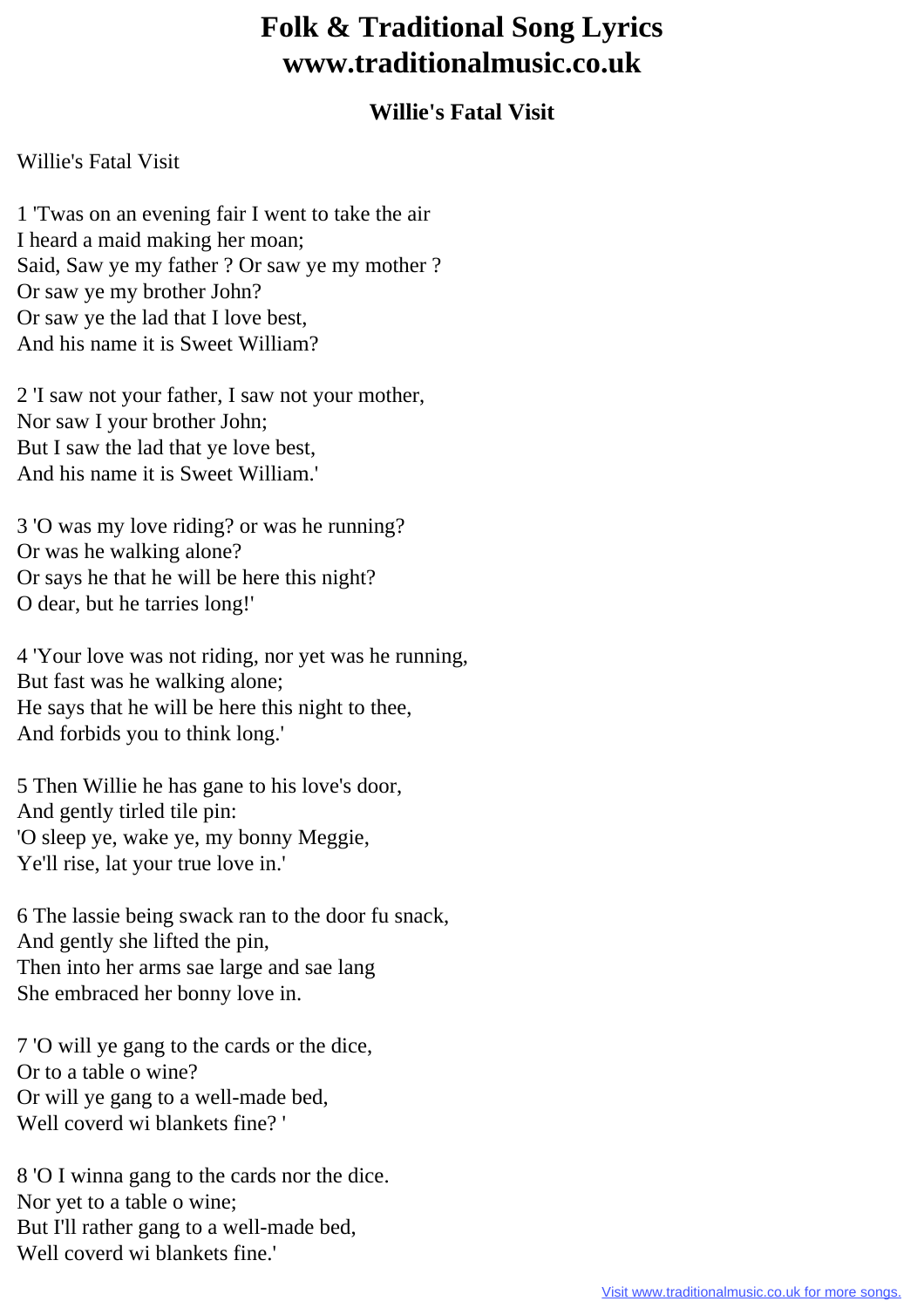9 'My braw little cock, sits on the house tap, Ye'll craw not till it be day, And your kame shall be o the gude red gowd, And your wings o the siller grey.

10 The cock being fause untrue he was, And he crew an hour ower seen; They thought it was the gude day-light, But it was but the light o the meen.

11'Ohon, alas!' says bonny Meggie then, 'This night we hae sleeped ower lang!' 'O what is the matter?' then Willie replied, 'The faster then I must gang.

12 Then Sweet Willie raise, and put on his claise, And drew till him stockings and sheen, And took by his side his berry-brown sword, And ower you lang hill he's gane.

13 As he gaed ower yon high, high hill, And down yon dowie den, Great and grievous was the ghost he saw, Would fear ten thousand men.

14 As he gaed in by Mary kirk, And in by Mary stile, Wan and weary was the ghost Upon sweet Willie did smile.

15 'Aft has ya travelld this road, Willie, Aft has ya travelld in sin; Ya neer said sae muckle for your saul As My Maker bring me hame!

16 'Aft has ya travelld this road, Willie, Your bonny love to see; But ye'll never travel this road again Till ye leave a token wi me.

17 Then she has taen him Sweet Willie, Riven him frae gair to gair, And on ilka seat o Mary's kirk O Willie she hang a share; Even abeen his love Meggie's dice, Hang's head and yellow hair.

18 His father made moan, his mother made moan, But Meggie made muckle mair;